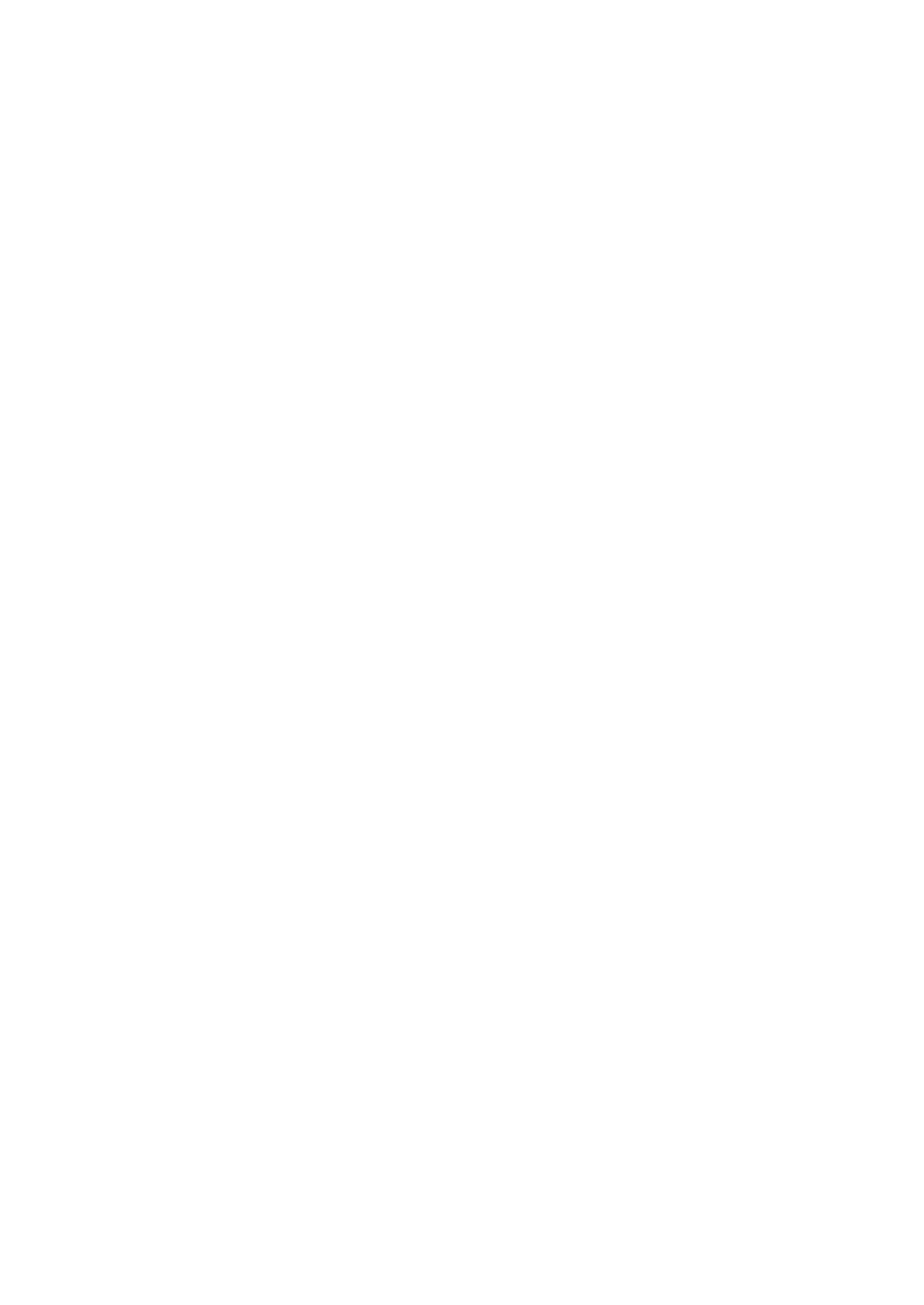# EUROPEAN AGREEMENT SUPPLEMENTING THE CONVENTION ON ROAD SIGNS AND SIGNALS OPENED FOR SIGNATURE AT VIENNA ON 8 NOVEMBER 1968

THE CONTRACTING PARTIES, BEING ALSO PARTIES TO THE CONVENTION ON ROAD SIGNS AND SIGNALS OPENED FOR SIGNATURE AT VIENNA ON 8 NOVEMBER 1968, DESIRING to achieve greater uniformity in the rules governing road signs, signals and symbols and road markings in Europe,

HAVE AGREED as follows:

# Article 1

The Contracting Parties, being also Parties to the Convention on Road Signs and Signals opened for signature at Vienna on 8 November 1968, shall take appropriate measures to ensure that the system of road signs and signals and of road markings applied in their territories conforms to the provisions of the annex to this Agreement.

#### Article 2

1. This Agreement shall be open until 30 April 1972 for signature by States which are signatories to the Convention on Road Signs and Signals opened for signature at Vienna on 8 November 1968, or have acceded thereto, and are either members of the United Nations Economic Commission for Europe or have been admitted to the Commission in a consultative capacity in conformity with paragraph 8 of the terms of reference of the Commission.

2. This Agreement shall be subject to ratification after the State concerned has ratified the Convention on Road Signs and Signals opened for Signature at Vienna on 8 November 1968, or has acceded thereto. The instruments of ratification shall be deposited with the Secretary-General of the United Nations.

3. This Agreement shall remain open for accession by any of the States referred to in paragraph 1 of this article which are Parties to the Convention on Road Signs and Signals opened for signature at Vienna on 8 November 1968. The instruments of accession shall be deposited with the Secretary-General.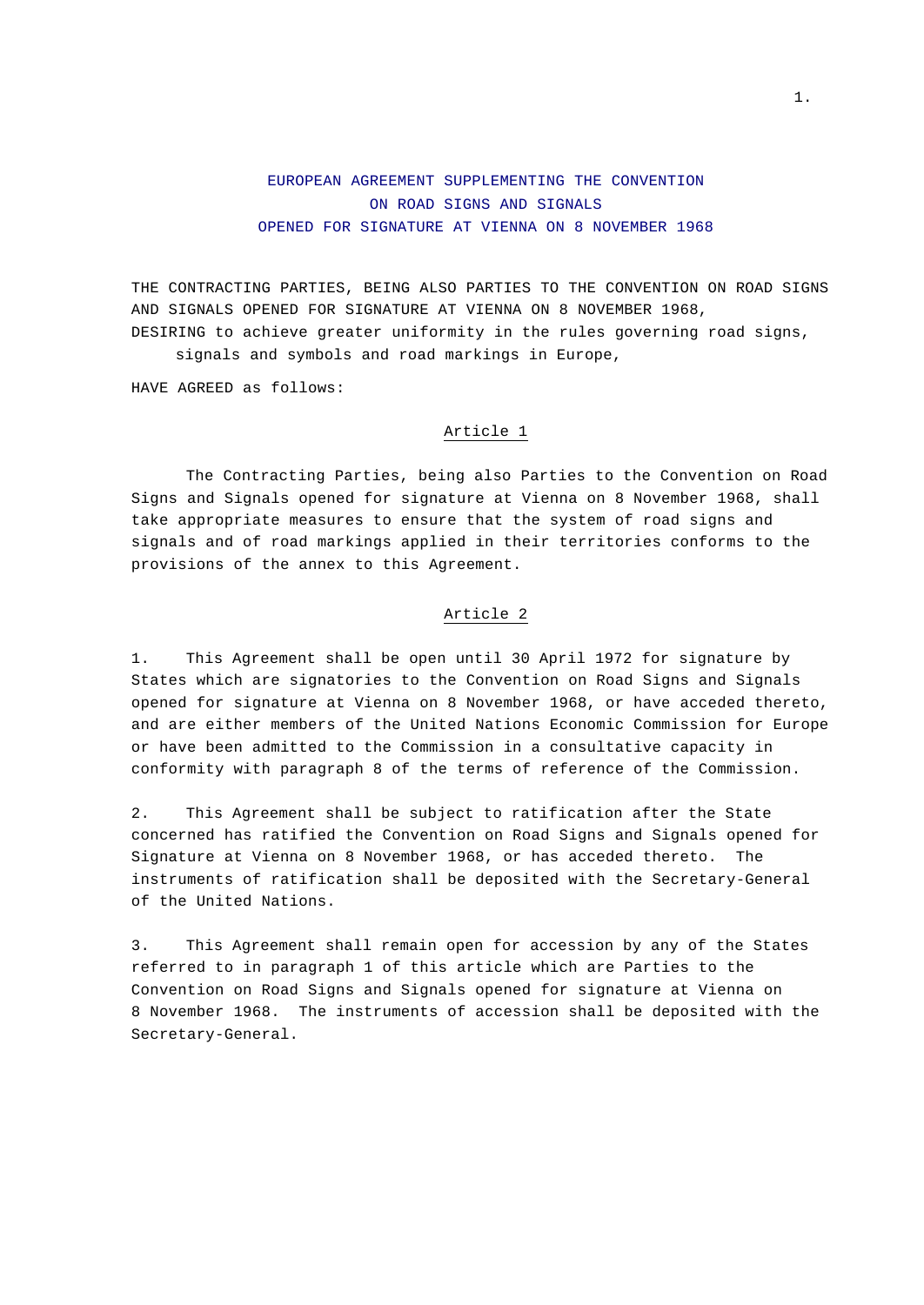1. Any State may, at the time of signing or ratifying this Agreement, or of acceding thereto, or at any time thereafter, declare by notification addressed to the Secretary-General that the Agreement shall become applicable to all or any of the territories for the international relations of which it is responsible. The Agreement shall become applicable to the territory or territories named in the notification thirty days after the receipt of the notification by the Secretary-General or on the date of entry into force of the Agreement for the State making the notification, whichever is the later.

2. Any State which has made a declaration under paragraph 1 of this article may at any time thereafter declare by notification addressed to the Secretary-General that the Agreement shall cease to be applicable to the territory named in the notification and the Agreement shall cease to be applicable to such territory one year from the date of receipt by the Secretary-General of the notification.

#### Article 4

1. This Agreement shall enter into force twelve months after the date of deposit of the tenth instrument of ratification or accession.

2. For each State ratifying, or acceding to, this Agreement after the deposit of the tenth instrument of ratification or accession, the Agreement shall enter into force twelve months after the date of deposit by such State of its instrument of ratification or accession.

3. If the date of entry into force applicable in pursuance of paragraphs 1 and 2 or this article precedes that resulting from the application of Article 39 of the Convention on Road Signs and Signals opened for signature at Vienna on 8 November 1968, this Agreement shall enter into force within the meaning of paragraph 1 of this article on the later of those two dates.

## Article 5

Upon its entry into force, this Agreement shall terminate and replace, in relations between the Contracting Parties, the provisions concerning the Protocol on Road Signs and Signals contained in the European Agreement supplementing the Convention on Road Traffic and the Protocol on Road Signs and Signals of 1949, signed at Geneva on 16 September 1950, the Agreement on Signs for Road Works signed at Geneva on 16 December 1955, and the European Agreement on Road Markings signed at Geneva on 13 December 1957.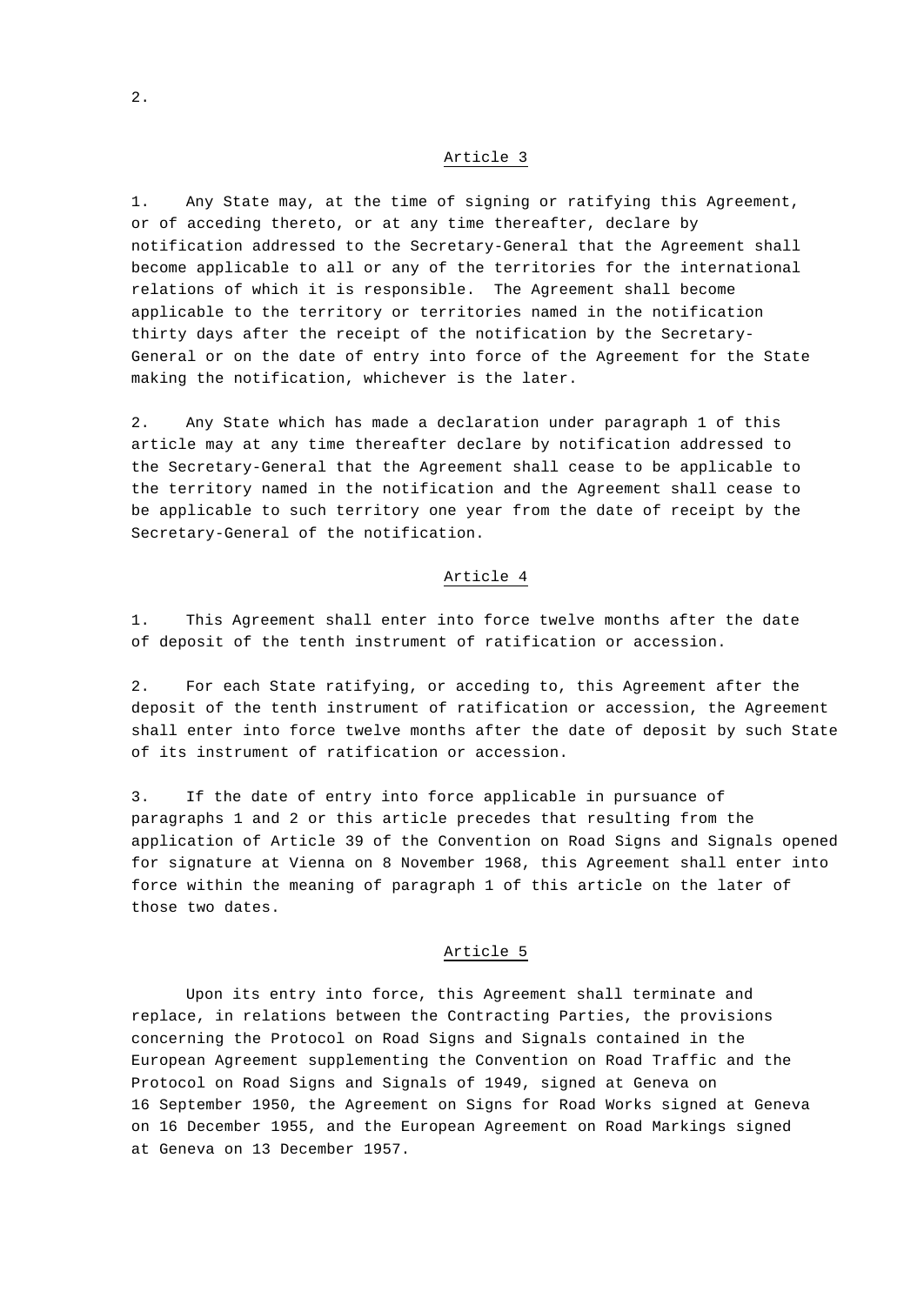1. After this Agreement has been in force for twelve months, any Contracting Party may propose one or more amendments to the Agreement. The text of any proposed amendment, accompanied by an explanatory memorandum, shall be transmitted to the Secretary-General, who shall communicate it to all Contracting Parties. The Contracting Parties shall have the opportunity of informing him within a period of twelve months following the date of its circulation whether they: (a) accept the amendment; or (b) reject the amendment; or (c) wish that a conference be convened to consider the amendment. The Secretary-General shall also transmit the text of the proposed amendment to the other States referred to in article 2 of this Agreement.

2. (a) Any proposed amendment communicated in accordance with paragraph 1 of this article shall be deemed to be accepted if within the period of twelve months referred to in the preceding paragraph less than one-third of the Contracting Parties inform the Secretary-General that they either reject the amendment or wish that a conference be convened to consider it. The Secretary-General shall notify all Contracting Parties of each acceptance or rejection of any proposed amendment and of requests that a conference be convened. If the total number of such rejections and requests received during the specified period of twelve months is less than one-third of the total number of Contracting Parties, the Secretary-General shall notify all Contracting Parties, that the amendment will enter into force six months after the expiry of the period of twelve months referred to in paragraph 1 of this article for all Contracting Parties except those which, during the period specified, have rejected the amendment or requested the convening of a conference to consider it.

(b) Any Contracting Party which, during the said period of twelve months, has rejected a proposed amendment or requested the convening of a conference to consider it may at any time after the end of such period notify the Secretary-General that it accepts the amendment, and the Secretary-General shall communicate such notification to all other Contracting Parties. The amendment shall enter into force, with respect to the Contracting Party which has notified its acceptance, six months after the date on which the Secretary-General received the notification.

3. If a proposed amendment has not been accepted in accordance with paragraph 2 of this article and if within the period of twelve months specified in paragraph 1 of this article less than half of the total number of the Contracting Parties inform the Secretary-General that they reject the proposed amendment and if at least one-third of the total number of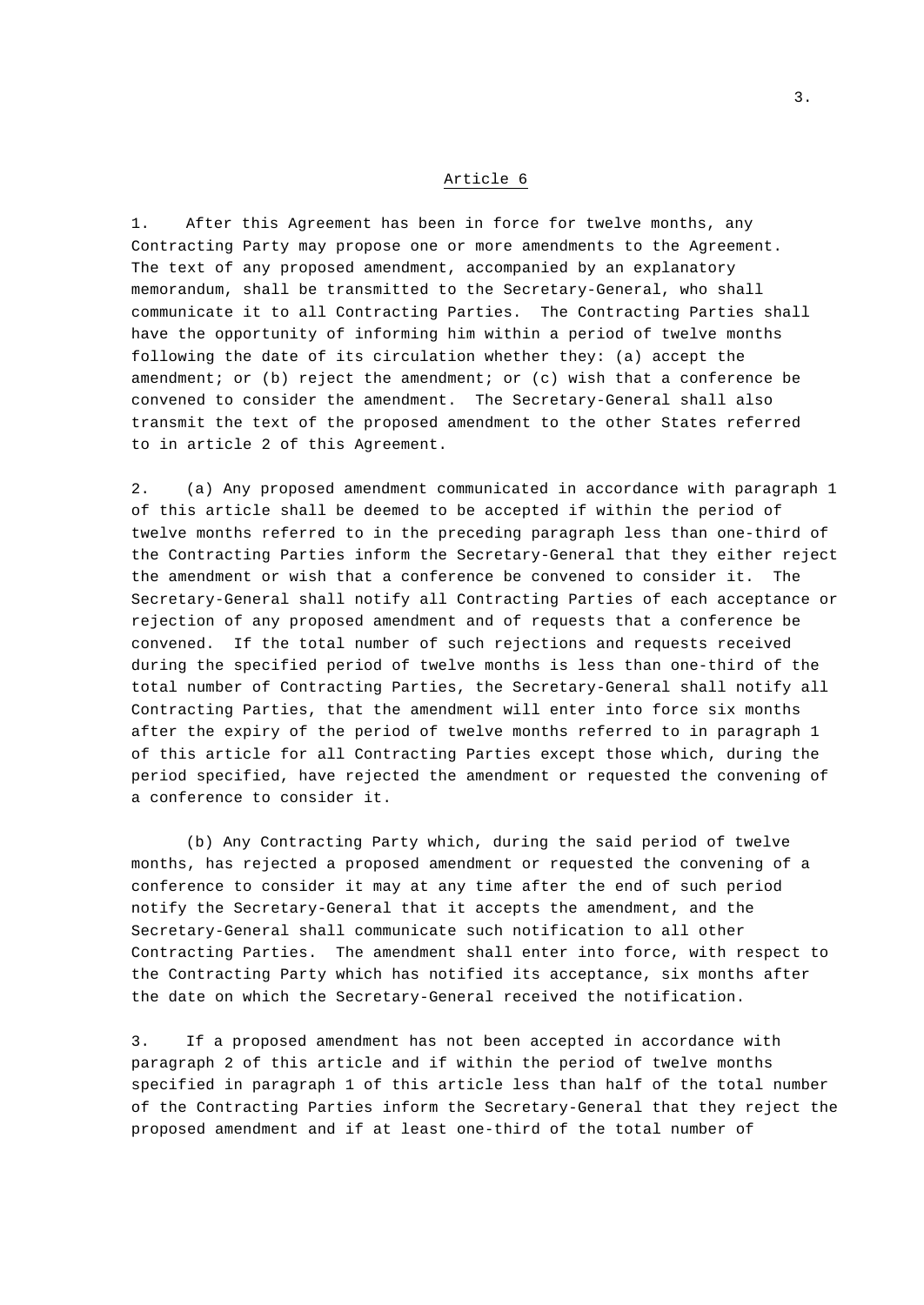Contracting Parties, but not less than five, inform him that they accept it or wish a conference to be convened to consider it, the Secretary-General shall convene a conference for the purpose of considering the proposed amendment or any other proposal which may be submitted to him in accordance with paragraph 4 of this article.

4. If a conference is convened in accordance with paragraph 3 of this article, the Secretary-General shall invite to it all the Contracting Parties and the other States referred to in article 2 of this Agreement. He shall request all States invited to the Conference to submit to him, at least six months before its opening data, any proposals which they may wish the Conference to consider in addition to the proposed amendment and shall communicate such proposals, at least three months before the opening date of the conference, to all States invited to the Conference.

5. (a) Any amendment to this Agreement shall be deemed to be accepted if it has been adopted by a two-thirds majority of the States represented at the Conference, provided that such majority comprises at least two-thirds of the Contracting Parties represented at the Conference. The Secretary-General shall notify all Contracting Parties of the adoption of the amendment, and the amendment shall enter into force twelve months after the date of this notification for all Contracting Parties except those which during that period have notified the Secretary-General that they reject the amendment.

(b) A Contracting Party which has rejected an amendment during the said period of twelve months may at any time notify the Secretary-General that it accepts the amendment, and the Secretary-General shall communicate such notification to all the other Contracting Parties. The amendment shall enter into force, with respect to the Contracting Party which has notified its acceptance, six months after receipt by the Secretary-General of the notification or at the end of the said period of twelve months, whichever is later.

6. If the proposed amendment is not deemed to be accepted pursuant to paragraph 2 of this article and if the conditions prescribed by paragraph 3 of this article for convening a conference are not fulfilled, the proposed amendment shall be deemed to be rejected.

7. Independently of the amendment procedure prescribed in paragraphs 1-6 of this article, the annex to this Agreement may be amended by agreement between the competent administrations of all Contracting Parties. If the administration of a Contracting Party states that its national law obliges it to subordinate its agreement to the grant of a specific authorization or to the approval of a legislative body, the competent administration of the Contracting Party in question shall be

4.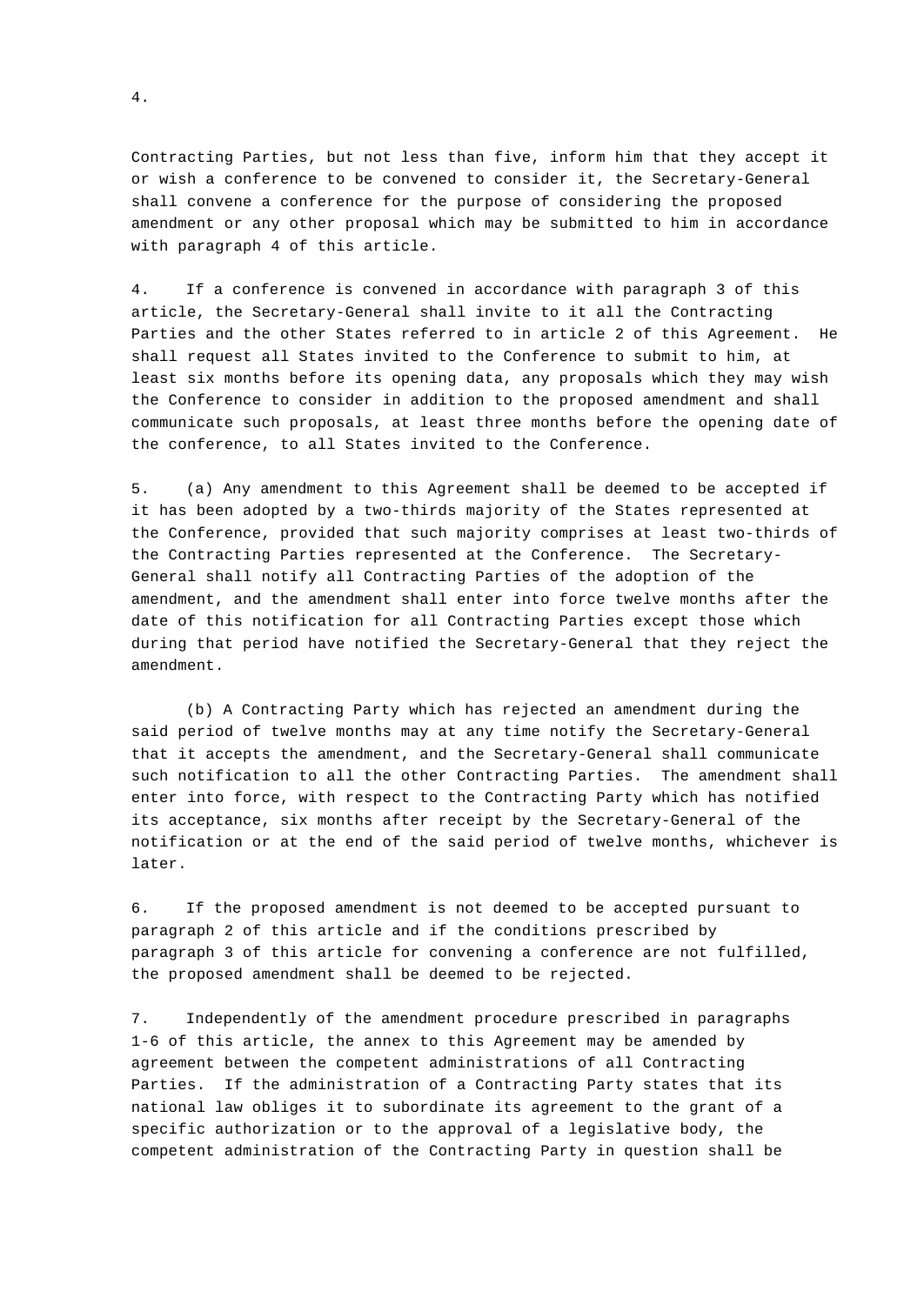considered to have consented to the amendment to the annex only at such time as it notifies the Secretary-General that it has obtained the required authorization or approval. The agreement between the competent administrations may provide that, during a transitional period, the former provisions of the annex shall remain in force, in whole or in part, simultaneously with the new provisions. The Secretary-General shall appoint the date of entry into force of the new provisions.

8. Each State shall, at the time of signing, ratifying, or acceding to, this Agreement, inform the Secretary-General of the name and address of its administration competent in the matter of agreement as contemplated in paragraph 7 of this article.

#### Article 7

Any Contracting Party may denounce this Agreement by written notification addressed to the Secretary-General. The denunciation shall take effect one year after the date of receipt by the Secretary-General of such notification. Any Contracting Party which ceases to be a Party to the Convention on Road Signs and Signals opened for signature at Vienna on 8 November 1968 shall on the same date cease to be a Party to this Agreement.

# Article 8

This Agreement shall cease to be in force if the number of Contracting Parties is less than five for any period of twelve consecutive months, or at such time as the Convention on Road Signs and Signals opened for signature at Vienna on 8 November 1968 ceases to be in force.

# Article 9

1. Any dispute between two or more Contracting Parties which relates to the interpretation or application of this Agreement and which the Parties in dispute are unable to settle by negotiation or other means of settlement shall be referred to arbitration if any of the Contracting Parties in dispute so requests, and shall, to that end, be submitted to one or more arbitrators selected by mutual agreement between the Parties in dispute. If the Parties in dispute fail to agree on the choice of an arbitrator or arbitrators within three months after the request for arbitration, any of those Parties may request the Secretary-General of the United Nations to appoint a single arbitrator to whom the dispute shall be submitted for decision.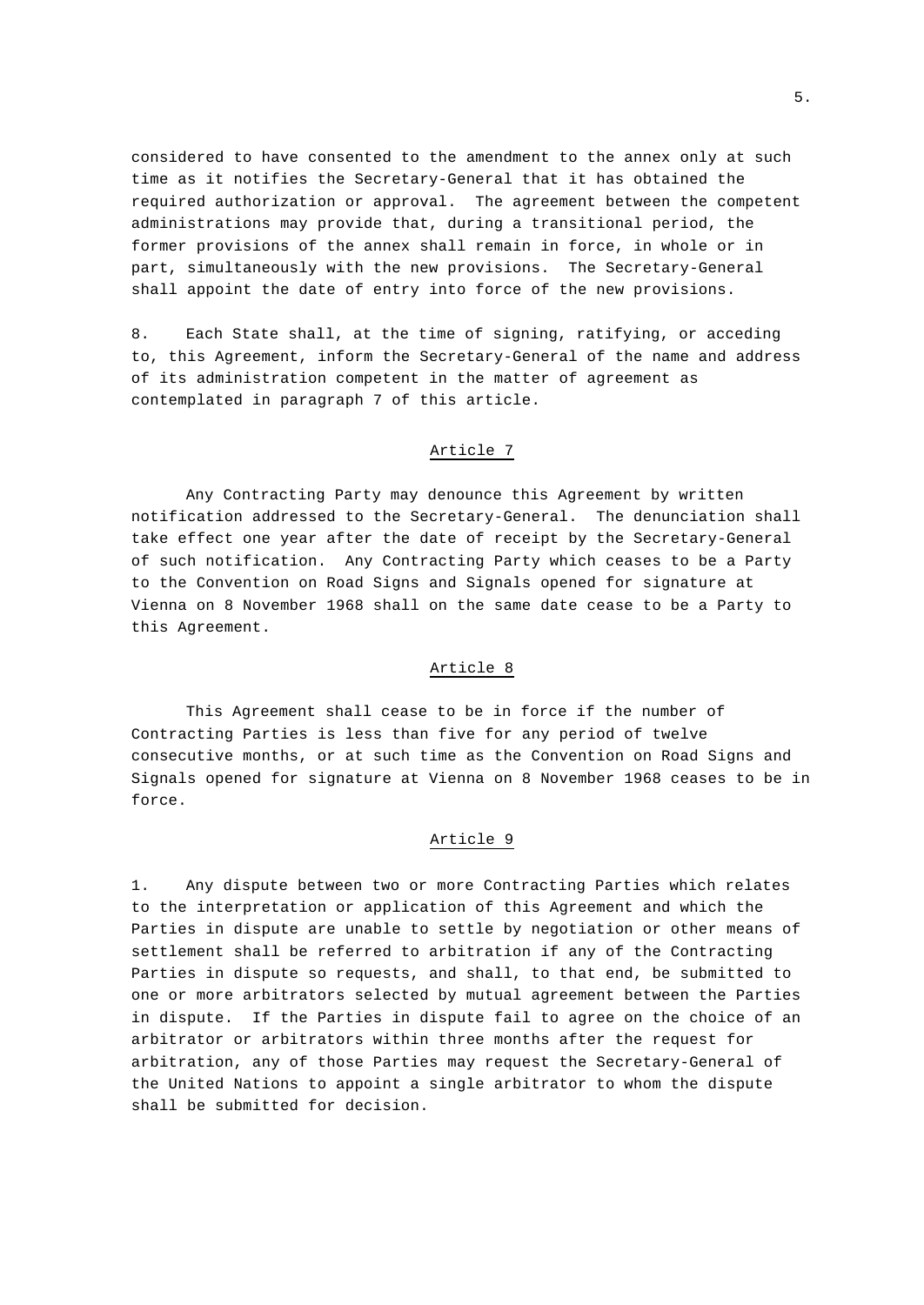2. The award of the arbitrator or arbitrators appointed in accordance with paragraph 1 of this article shall be binding upon the Contracting Parties in dispute.

#### Article 10

Nothing in this Agreement shall be construed as preventing a Contracting Party from taking such action, compatible with the provisions of the Charter of the United Nations and limited to the exigencies of the situation, as it considers necessary to its external or internal security.

#### Article 11

1. Any State may, at the time of signing this Agreement or of depositing its instrument of ratification or accession, declare that it does not consider itself bound by article 9 of this Agreement. Other Contracting Parties shall not be bound by article 9 with respect to any Contracting Party which has made such a declaration.

2. Reservations to this Agreement, other than the reservation provided for in paragraph 1 of this article, shall be permitted on condition that they are formulated in writing and, if formulated before the deposit of the instrument of ratification or accession, are confirmed in that instrument.

3. Any State shall, at the time of depositing its instrument of ratification of this Agreement or of accession thereto, notify the Secretary-General in writing to what extend any reservation made by it to the Convention on Road Signs and Signals opened for signature at Vienna on 8 November 1968 apply to this Agreement. Any reservations to the Convention on Road Signs and Signals which have not been included in the notification made at the time of depositing the instrument of ratification of this Agreement or of accession thereto shall be deemed to be inapplicable to this Agreement.

4. The Secretary-General shall communicate the reservations and notifications made pursuant to this article to all States referred to in article 2 of this Agreement.

5. Any State which has made a declaration, a reservation or a notification under this article may withdraw it at any time by notification addressed to the Secretary-General.

6. Any reservation made in accordance with paragraph 2 or notified in accordance with paragraph 3 of this article,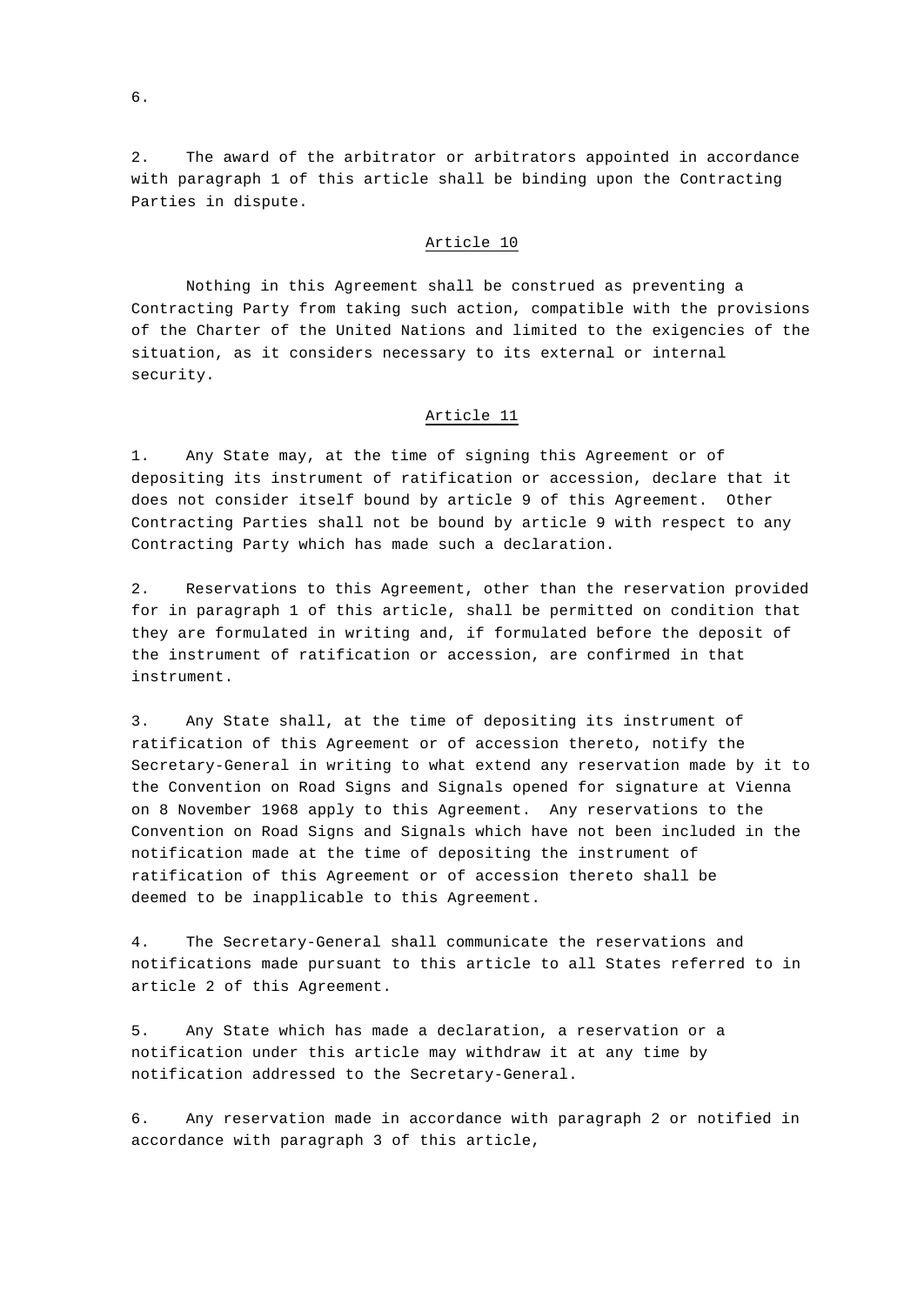(a) modifies, for the Contracting Party which has made or notified the reservation, the provisions of the Agreement to which the reservation relates, to the extent of the reservation;

(b) modifies those provisions to the same extent for the other Contracting Parties in their relations with the Contracting Party which made or notified the reservation.

#### Article 12

In addition to the declarations, notifications and communications provided for in articles 6 and 11 of this Agreement, the Secretary-General shall notify the Contracting Parties and the other States referred to in article 2 of the following:

- (a) signatures, ratifications and accessions under article 2;
- (b) notifications and declarations under article 3;
- (c) the dates of entry into force of this Agreement in accordance with article 4;
- (d) the date of entry into force of amendments to this Agreement in accordance with article 6, paragraphs 2, 5 and 7;
- (e) denunciations under article 7;
- (f) the termination of this Agreement under article 8.

#### Article 13

After 30 April 1972, the original of this Agreement shall be deposited with the Secretary-General of the United Nations, who shall send certified true copies to all the States referred to in article 2 of this Agreement.

IN WITNESS WHEREOF, the undersigned, being duly authorized thereto, have signed this Agreement.

DONE at Geneva, this first day of May nineteen hundred and seventyone, in a singly copy in the English, French and Russian languages, the three texts being equally authentic.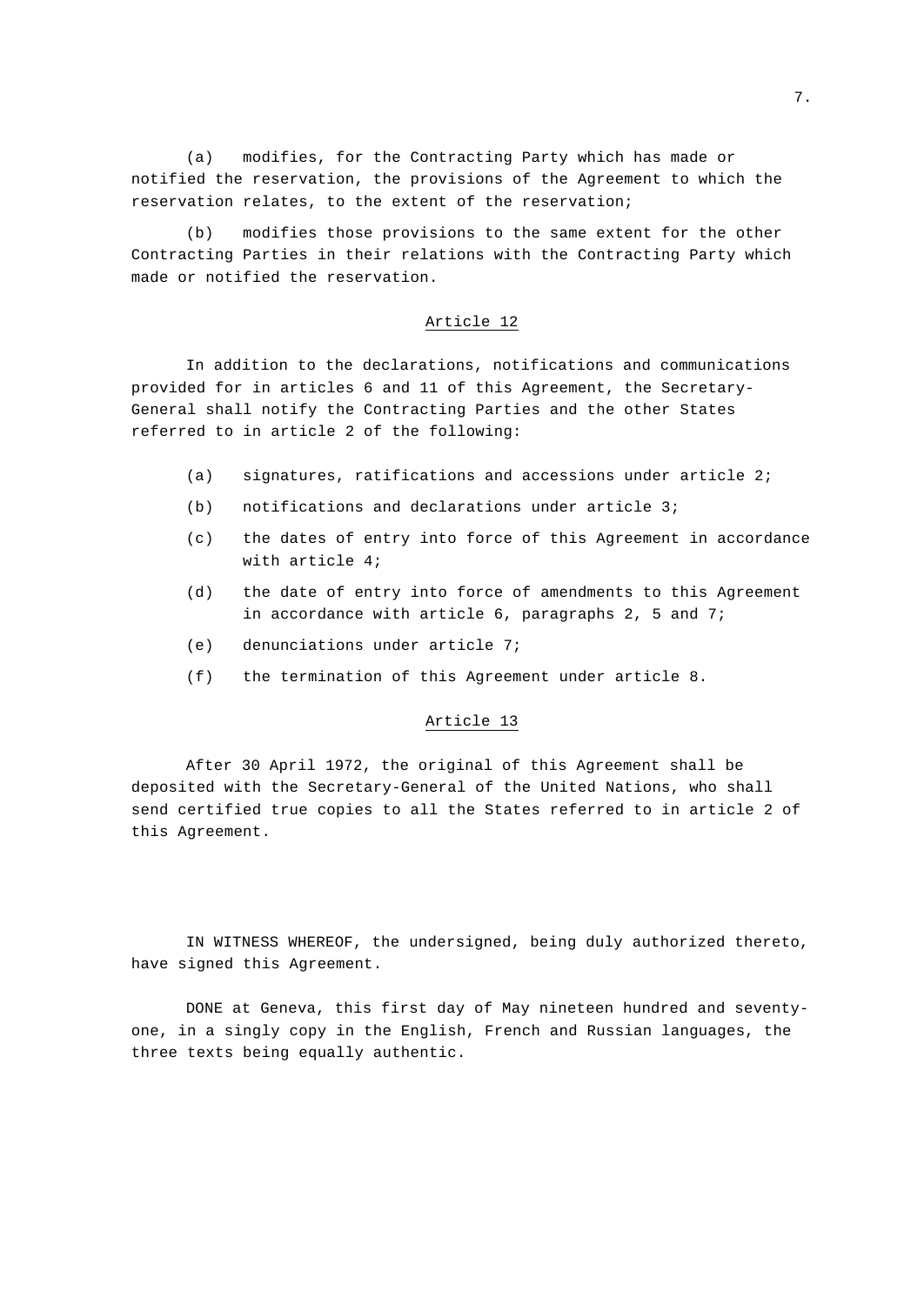# **A N N E X**

The revised text of the Annex and the Appendix to the European Agreement Supplementing the Convention on Road Signs and Signals can be found in Amendment 1 of this agreement (E/ECE/812/Amend.1 – E/ECE/TRANS/566/Amend.1).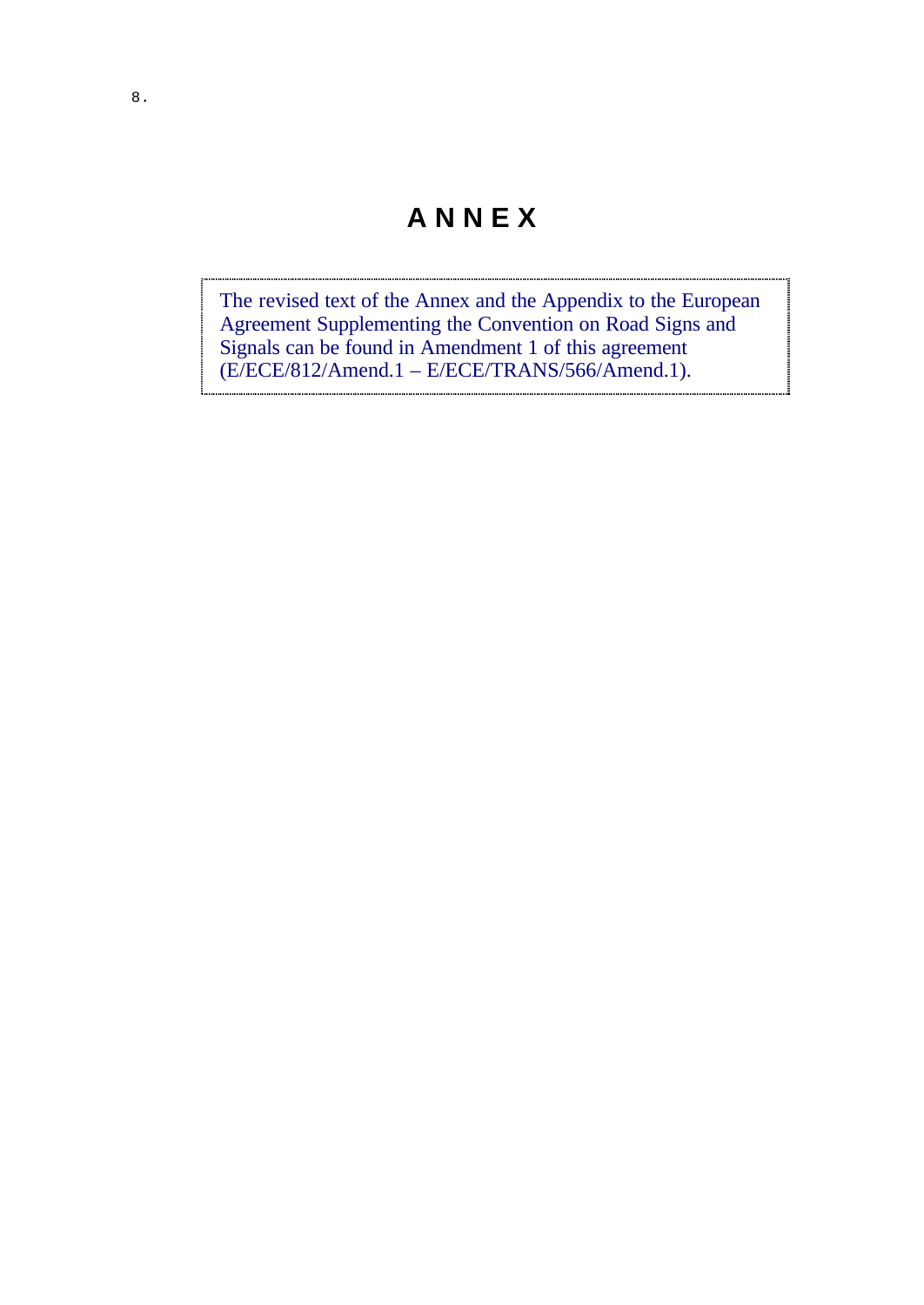# ACCORD EUROPEEN COMPLETANT LA CONVENTION SUR LA SIGNALISATION ROUTIERE OUVERTE A LA SIGNATURE A VIENNE LE 8 NOVEMBRE 1968

LES PARTIES CONTRACTANTES, PARTIES A LA CONVENTION SUR LA SIGNALISATION ROUTIERE OUVERTE A LA SIGNATURE A VIENNE LE 8 NOVEMBRE 1968, DESIREUSES d'établir une plus grande uniformité en Europe des règles

relatives aux signaux et symboles routiers et aux marques routières, SONT CONVENUES de ce qui suit :

## Article premier

1. Les Parties contractantes, Parties à la Convention sur la signalisation routière ouverte à la signature à Vienne le 8 novembre 1968, prendront les mesures appropriées pour que le système de signalisation routière et de marques routières appliqué sur leur territoire soit en conformité avec les dispositions de l'annexe au présent Accord.

# Article 2

1. Le présent Accord sera ouvert jusqu'au 30 avril 1972 à la signature des Etats qui sont signataires de la Convention sur la signalisation routière ouverte à la signature à Vienne le 8 novembre 1968 ou y ont adhéré et qui sont soit membres de la Commission économique pour l'Europe des Nations Unies, soit admis à la Commission à titre consultatif conformément au paragraphe 8 du Mandat de cette Commission.

2. Le présent Accord est sujet à ratification, après que l'Etat aura ratifié la Convention sur la signalisation routière ouverte à la signature à Vienne le 8 novembre 1968 ou y aura adhéré. Les instruments de ratification seront déposés auprès du Secrétaire général de l'Organisation des Nations Unies.

3. Le présent Accord restera ouvert à l'adhésion de tout Etat visé au paragraphe 1 du présent article et qui est Partie à la Convention sur la signalisation routière ouverte à la signature à Vienne le 8 novembre 1968. Les instruments d'adhésion seront déposés auprès du Secrétaire général.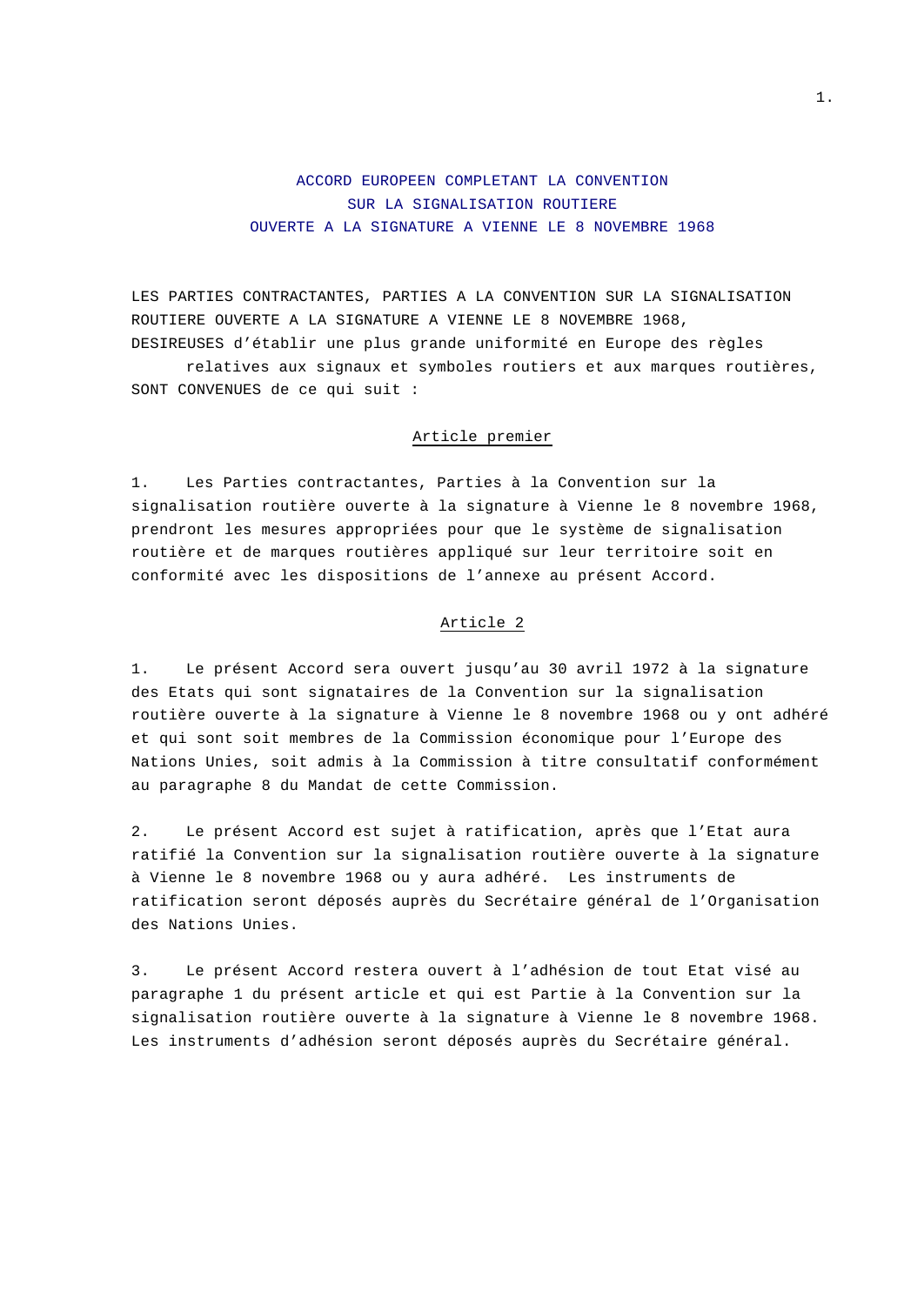1. Tout Etat pourra, au moment où il signera ou ratifiera le présent Accord ou y adhérera, ou à tout moment ultérieur, déclarer par notification adressée au Secrétaire général que l'Accord devient applicable à tous les territoires ou à l'un quelconque d'entre eux dont il assure les relations internationales. L'Accord deviendra applicable au territoire ou aux territoires désigné(s) dans la notification trente jours après la date à laquelle le Secrétaire général aura reçu cette notification ou à la date d'entrée en vigueur de l'Accord pour l'Etat adressant la notification, si cette date est postérieure à la précédente.

2. Tout Etat qui aura fait une déclaration en vertu du paragraphe 1 du présent article pourra à toute date ultérieure, par notification adressée au Secrétaire général, déclarer que l'Accord cessera d'être applicable au territoire désigné dans la notification et l'Accord cessera d'être applicable audit territoire un an après la date de réception de cette notification par le Secrétaire général.

## Article 4

1. Le présent Accord entera en vigueur douze mois après la date du dépôt du dixième instrument de ratification ou d'adhésion.

2. Pour chaque Etat qui ratifiera le présent Accord ou y adhérera après le dépôt du dixième instrument de ratification ou d'adhésion, l'Accord entrera en vigueur douze mois après la date du dépôt, par cet Etat, de son instrument de ratification ou d'adhésion.

3. Si la date d'entrée en vigueur résultant de l'application des paragraphes 1 et 2 du présent article est antérieure à celle résultant de l'application de l'Article 39 de la Convention sur la signalisation routière ouverte à la signature à Vienne le 8 novembre 1968, c'est à cette dernière date que le présent Accord entrera en vigueur au sens du paragraphe 1 du présent article.

#### Article 5

A son entrée en vigueur, le présent Accord abrogera et remplacera, dans les relations entre les Parties contractantes, les dispositions concernant le Protocole relatif à la signalisation routière contenues dans l'Accord européen complétant la Convention sur la circulation routière et le Protocole relatif à la signalisation routière de 1949, signé à Genève le 16 septembre 1950, l'Accord relatif à la signalisation des chantiers, signé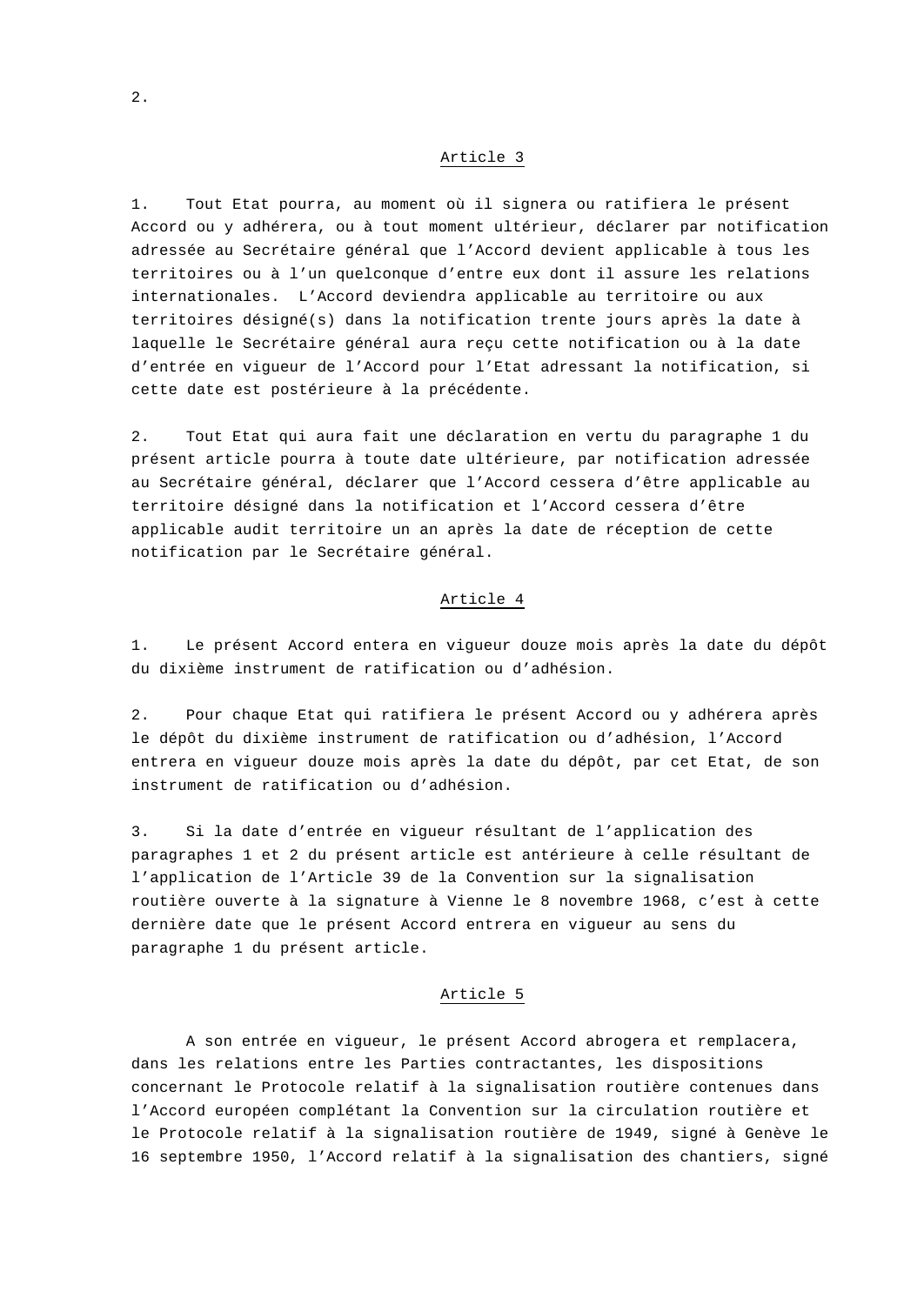à Genève le 16 décembre 1955, et l'Accord européen relatif aux marques routières, signé à Genève le 13 décembre 1957.

# Article 6

1. Après une période de douze mois, à dater de l'entrée en vigueur du présent Accord, toute Partie contractante pourra proposer un ou plusieurs amendements à l'Accord. Le texte de toute proposition d'amendement, accompagné d'un exposé des motifs, sera adressé au Secrétaire général qui le communiquera à toutes les Parties contractantes. Les Parties contractantes auront la possibilité de lui faire savoir dans le délai de douze mois suivant la date de cette communication : a) si elles acceptent l'amendement, ou b) si elles le rejettent, ou c) si elles désirent qu'une conférence soit convoquée pour l'examiner. Le Secrétaire général transmettra également le texte de l'amendement proposé aux autres Etats visés à l'article 2 du présent Accord.

2. a) Toute proposition d'amendement qui aura été communiquée conformément aux dispositions du paragraphe 1 du présent article sera réputée acceptée si, dans le délai de douze mois susmentionné, moins du tiers des Parties contractantes informent le Secrétaire général soit qu'elles rejettent l'amendement, soit qu'elles désirent qu'une conférence soit convoquée pour l'examiner. Le Secrétaire général notifiera à toutes les Parties contractantes toute acceptation ou tout rejet de l'amendement proposé et toute demande de convocation d'une conférence. Si le nombre total des rejets et des demandes reçus pendant le délai spécifié de douze mois est inférieur au tiers du nombre total des Parties contractantes, le Secrétaire général notifiera à toutes les Parties contractantes que l'amendement entrera en vigueur six mois après l'expiration du délai de douze mois spécifié au paragraphe 1 du présent article pour toutes les Parties contractantes, à l'exception de celles qui, pendant le délai spécifié, ont rejeté l'amendement ou demandé la convocation d'une conférence pour l'examiner.

b) Toute Partie contractante qui, pendant ledit délai de douze mois, aura rejeté une proposition d'amendement ou demandé la convocation d'une conférence pour l'examiner, pourra, à tout moment après l'expiration de ce délai, notifier au Secrétaire général qu'elle accepte l'amendement, et le Secrétaire général communiquera cette notification à toutes les autres Parties contractantes. L'amendement entrera en vigueur pour la Partie contractante qui aura notifié son acceptation, six mois après la date à laquelle le Secrétaire général aura reçu la notification.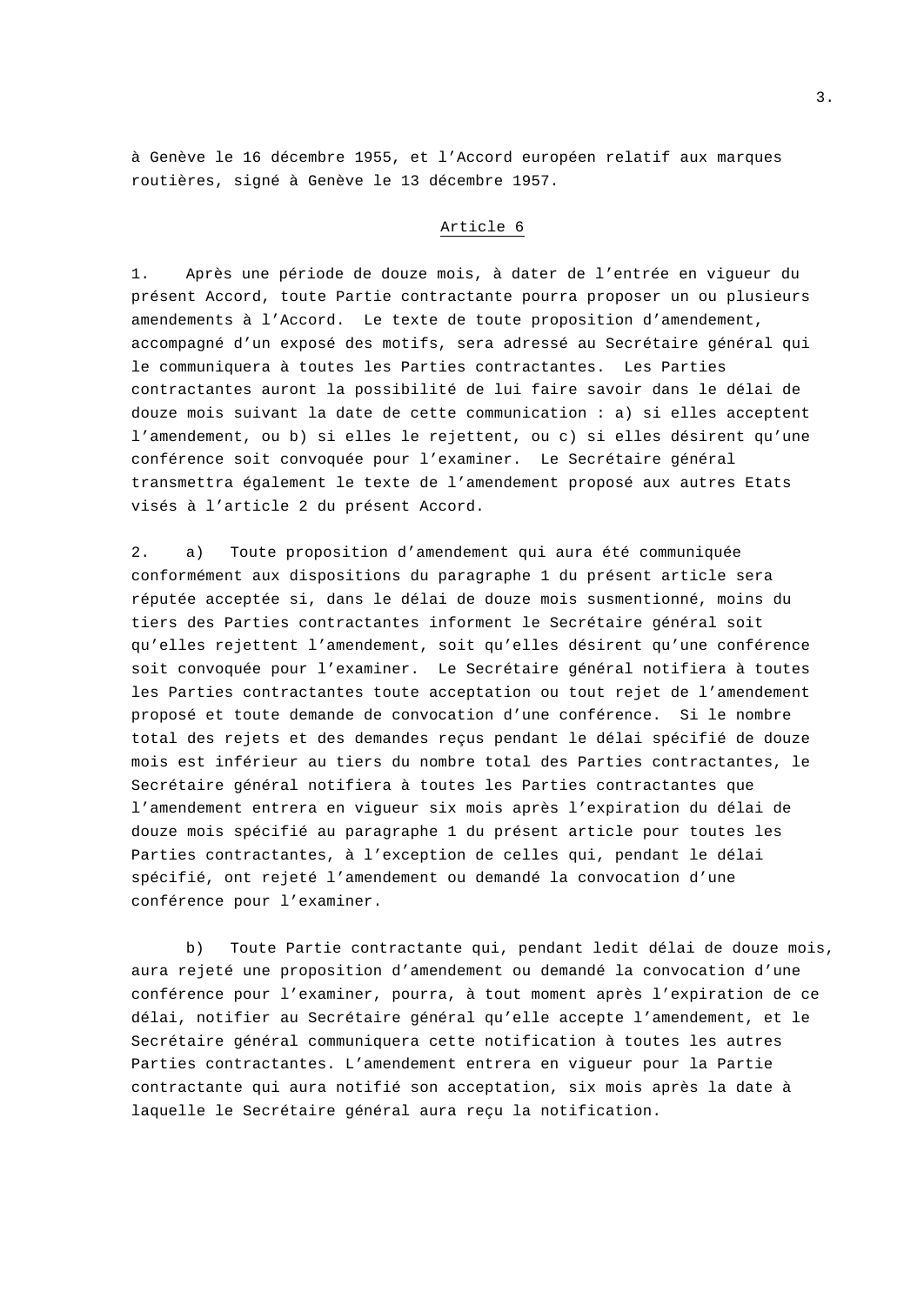3. Si un amendement proposé n'a pas été accepté conformément au paragraphe 2 du présent article et si, dans le délai de douze mois spécifié au paragraphe 1 du présent article, moins de la moitié du nombre total des Parties contractantes informent le Secrétaire général qu'elles rejettent l'amendement proposé et si un tiers au moins du nombre total des Parties contractantes, mais pas moins de cinq, l'informent qu'elles l'acceptent ou qu'elles désirent qu'une conférence soit réunie pour l'examiner, le Secrétaire général convoquera une conférence en vue d'examiner l'amendement proposé ou toute autre proposition dont il serait saisi en vertu du paragraphe 4 du présent article.

4. Si une conférence est convoquée conformément aux dispositions du paragraphe 3 du présent article, le Secrétaire général y invitera toutes les Parties contractantes et les autres Etats visés à l'article 2 du présent Accord. Il demandera à tous les Etats invités à la Conférence de lui présenter, au plus tard six mois avant sa date d'ouverture, toutes propositions qu'ils souhaiteraient voir examiner également par ladite Conférence en plus de l'amendement proposé, et il communiquera ces propositions, trois mois au moins avant la date d'ouverture de la Conférence, à tous les Etats invités à la Conférence.

5. a) Tout amendement au présent Accord sera réputé accepté s'il a été adopté à la majorité des deux tiers des Etats représentés à la Conférence, à condition que cette majorité groupe au moins les deux tiers des Parties contractantes représentées à la Conférence. Le Secrétaire général notifiera à toutes les Parties contractantes l'adoption de l'amendement et celui-ci entrera en vigueur douze mois après la date de cette notification pour toutes les Parties contractantes, à l'exception de celles qui, durant ce délai, auront notifié au Secrétaire général qu'elles rejettent l'amendement.

b) Toute Partie contractante qui aura rejeté un amendement pendant ledit délai de douze mois pourra, à tout moment, notifier au Secrétaire général qu'elle l'accepte et le Secrétaire général communiquera cette notification à toutes les autres Parties contractantes. L'amendement entrera en vigueur pour la Partie contractante qui aura notifié son acceptation six mois après la date à laquelle le Secrétaire général aura reçu la notification ou à la fin dudit délai de douze mois, si la date en est postérieure à la précédente.

4.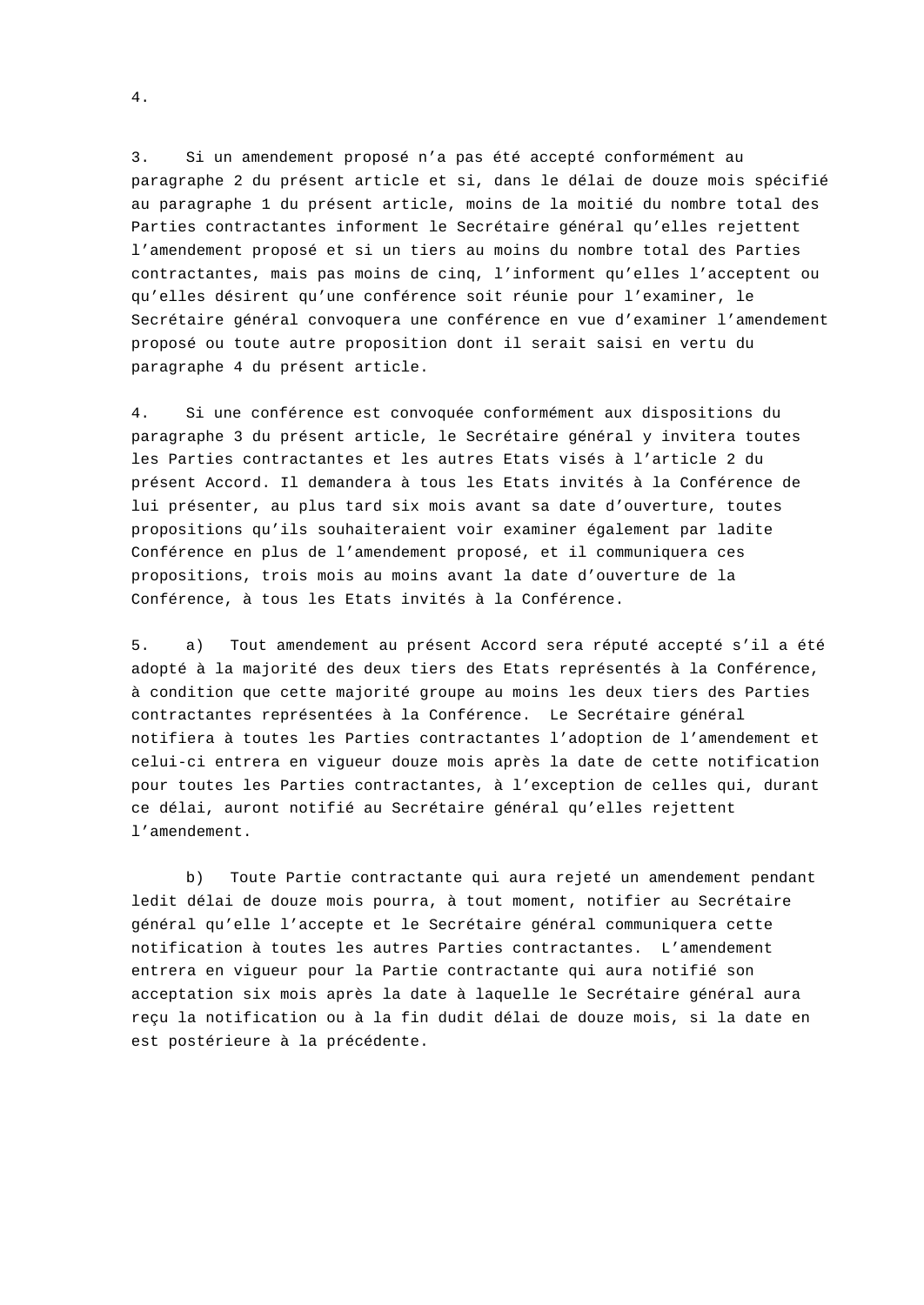6. Si la proposition d'amendement n'est pas réputée acceptée conformément au paragraphe 2 du présent article, et si les conditions prescrites au paragraphe 3 du présent article pour la convocation d'une conférence ne sont pas réunies, la proposition d'amendement sera réputée rejetée.

7. Indépendamment de la procédure d'amendement prévue aux paragraphes 1 à 6 du présent article, l'annexe au présent Accord peut être modifiée par accord entre les administrations compétentes de toutes les Parties contractantes. Si l'administration d'une Partie contractante a déclaré que son droit national l'oblige à subordonner son accord à l'obtention d'une autorisation spéciale à cet effet ou à l'approbation d'un organe législatif, le consentement de l'administration compétente de la Partie contractante en cause à la modification de l'annexe ne sera considéré comme donné qu'au moment où cette administration aura déclaré au Secrétaire général que les autorisations ou les approbations requises ont été obtenues. L'accord entre les administrations compétentes pourra prévoir que, pendant une période transitoire, les anciennes dispositions de l'annexe resteront en vigueur, en tout ou en partie, simultanément avec les nouvelles. Le Secrétaire général fixera la date d'entrée en vigueur des nouvelles dispositions.

8. Chaque Etat, au moment où il signera ou ratifiera le présent Accord, ou y adhérera, notifiera au Secrétaire général les nom et adresse de son administration compétente pour donner l'accord prévu au paragraphe 7 du présent article.

#### Article 7

Toute Partie contractante pourra dénoncer le présent Accord par notification écrite adressée au Secrétaire général. La dénonciation prendra effet un an après la date à laquelle le Secrétaire général en aura reçu notification. Toute Partie contractante, qui cessera d'être Partie à la Convention sur la signalisation ouverte à la signature à Vienne le 8 novembre 1968, cessera à la même date d'être Partie au présent Accord.

#### Article 8

Le présent Accord cessera d'être en vigueur si le nombre des Parties contractantes est inférieur à cinq pendant une période quelconque de douze mois consécutifs, ainsi qu'au moment où cessera d'être en vigueur la Convention sur la signalisation ouverte à la signature à Vienne le 8 novembre 1968.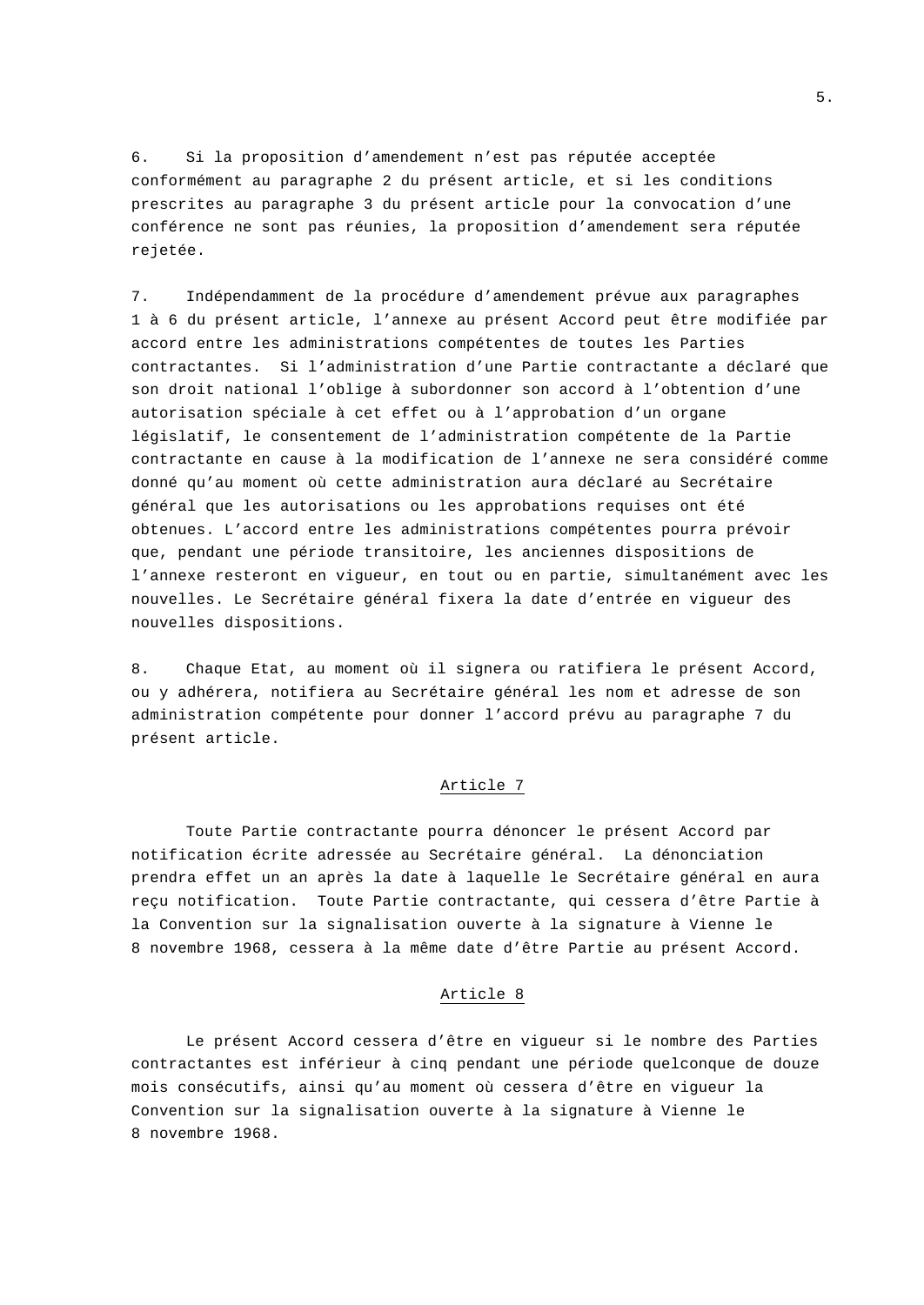1. Tout différend entre deux ou plusieurs Parties contractantes touchant l'interprétation ou l'application du présent Accord, que les Parties en litige n'auraient pas pu régler par voie de négociation ou d'autre manière, sera soumis à l'arbitrage si l'une quelconque des Parties contractantes en litige le demande et sera, en conséquence, renvoyé à un ou plusieurs arbitres choisis d'un commun accord par les Parties en litige. Si, dans les trois mois à dater de la demande d'arbitrage, les Parties en litige n'arrivent pas à s'entendre sur le choix d'un arbitre ou des arbitres, l'une quelconque de ces Parties pourra demander au Secrétaire général de l'Organisation des Nations Unies de désigner un arbitre unique devant lequel le différent sera renvoyé pour décision.

2. La sentence de l'arbitre ou des arbitres désignés conformément au paragraphe 1 du présent article sera obligatoire pour les Parties contractantes en litige.

#### Article 10

Aucune disposition du présent Accord ne sera interprétée comme interdisant à une Partie contractante de prendre les mesures compatibles avec les dispositions de la Charte des Nations Unies et limitées aux exigences de la situation qu'elle estime nécessaires pour sa sécurité extérieure ou intérieure.

# Article 11

1. Tout Etat pourra, au moment où il signera le présent Accord ou déposera son instrument de ratification ou d'adhésion, déclarer qu'il ne se considère pas lié par l'article 9 du présent Accord. Les autres Parties contractantes ne seront pas liées par l'article 9 vis-à-vis de l'une quelconque des Parties contractantes qui aura fait une telle déclaration.

2. Les réserves au présent Accord, autres que la réserve prévue au paragraphe 1 du présent article, sont autorisées à condition qu'elles soient formulées par écrit et, si elles ont été formulées avant le dépôt de l'instrument de ratification ou d'adhésion, qu'elles soient confirmées dans ledit instrument.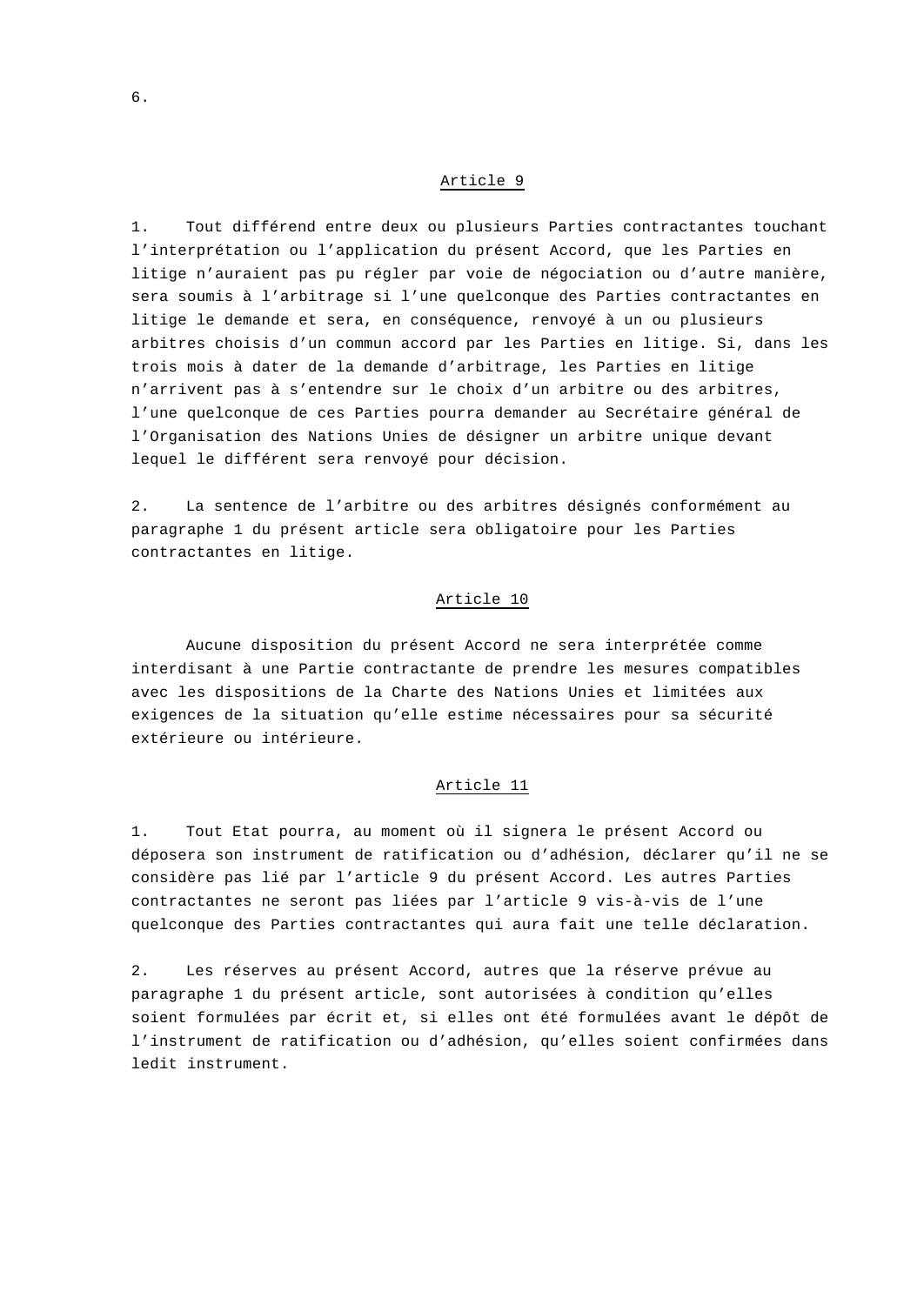3. Tout Etat, au moment où il déposera son instrument de ratification du présent Accord on d'adhésion à celui-ci, notifiera par écrit au Secrétaire général dans quelle mesure les réserves qu'il aurait formulées à la Convention sur la signalisation routière ouverte à la signature à Vienne le 8 novembre 1968 s'appliquent au présent Accord. Celles de ces réserves qui n'auraient pas fait l'objet de la notification faite au moment du dépôt de l'instrument de ratification du présent Accord ou d'adhésion à celui-ci, seront réputées ne pas s'appliquer au présent Accord.

4. Le Secrétaire général communiquera les réserves et notifications faites en application du présent article à tous les Etats visés à l'article 2 du présent Accord.

5. Tout Etat qui aura fait une déclaration, une réserve ou une notification en vertu du présent article, pourra, à tout moment, la retirer par notification adressée au Secrétaire général.

6. Toute réserve faite conformément au paragraphe 2 ou notifiée conformément au paragraphe 3 du présent article

a) modifie, pour la Partie contractante qui a fait ou notifié ladite réserve, les dispositions de l'Accord sur lesquelles porte la réserve dans les limites de celle-ci ;

b) modifie ces dispositions dans les mêmes limites pour les autres Parties contractantes pour ce qui est de leurs relations avec la Partie contractante ayant fait ou notifié la réserve.

# Article 12

Outre les déclarations, notifications et communications prévues aux articles 6 et 11 du présent Accord, le Secrétaire général notifiera aux Parties contractantes et aux autres Etats visés à l'article 2 ;

a) les signatures, ratifications et adhésions au titre de l'article 2 ;

b) les notifications et déclarations au titre de l'article 3 ;

c) les dates d'entrée en vigueur du présent Accord en vertu de l'article 4 :

d) la date d'entrée en vigueur des amendements au présent Accord conformément aux paragraphes 2, 5 et 7 de l'article 6 ;

e) les dénonciations au titre de l'article 7 ;

f) l'abrogation du présent Accord au titre de l'article 8.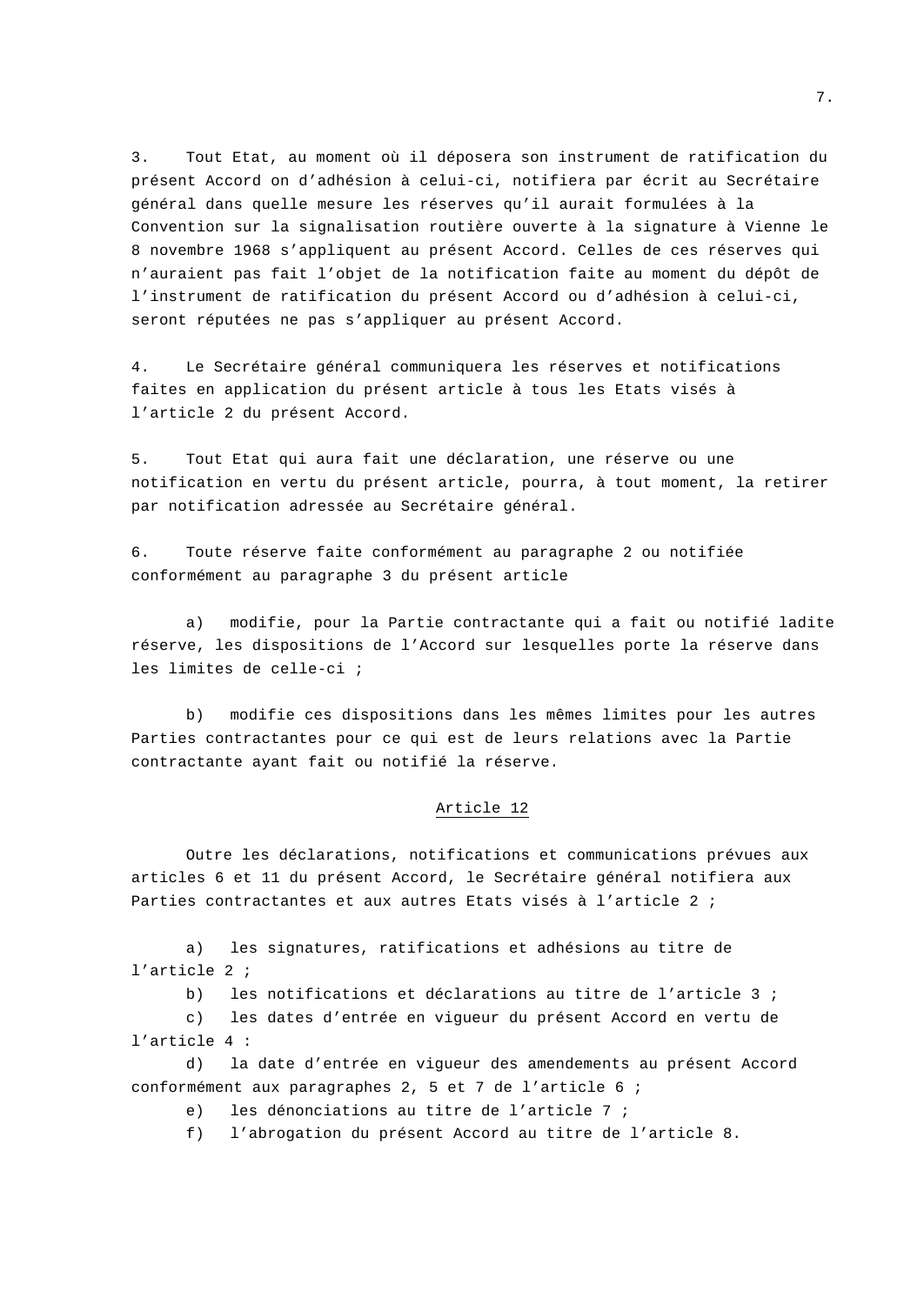Après le 30 avril 1972, l'original du présent Accord sera déposé auprès du Secrétaire général de l'Organisation des Nations Unies, qui en transmettra des copies certifiées conformes à tous les Etats visés à l'article 2 du présent Accord.

EN FOI DE QUOI, les soussignés, à ce dûment autorisés, ont signé le présent Accord.

FAIT à Genève, le premier mai mil neuf cent soixante et onze, en un seul exemplaire, en langues anglaise, française et russe, les trois textes faisant également foi.